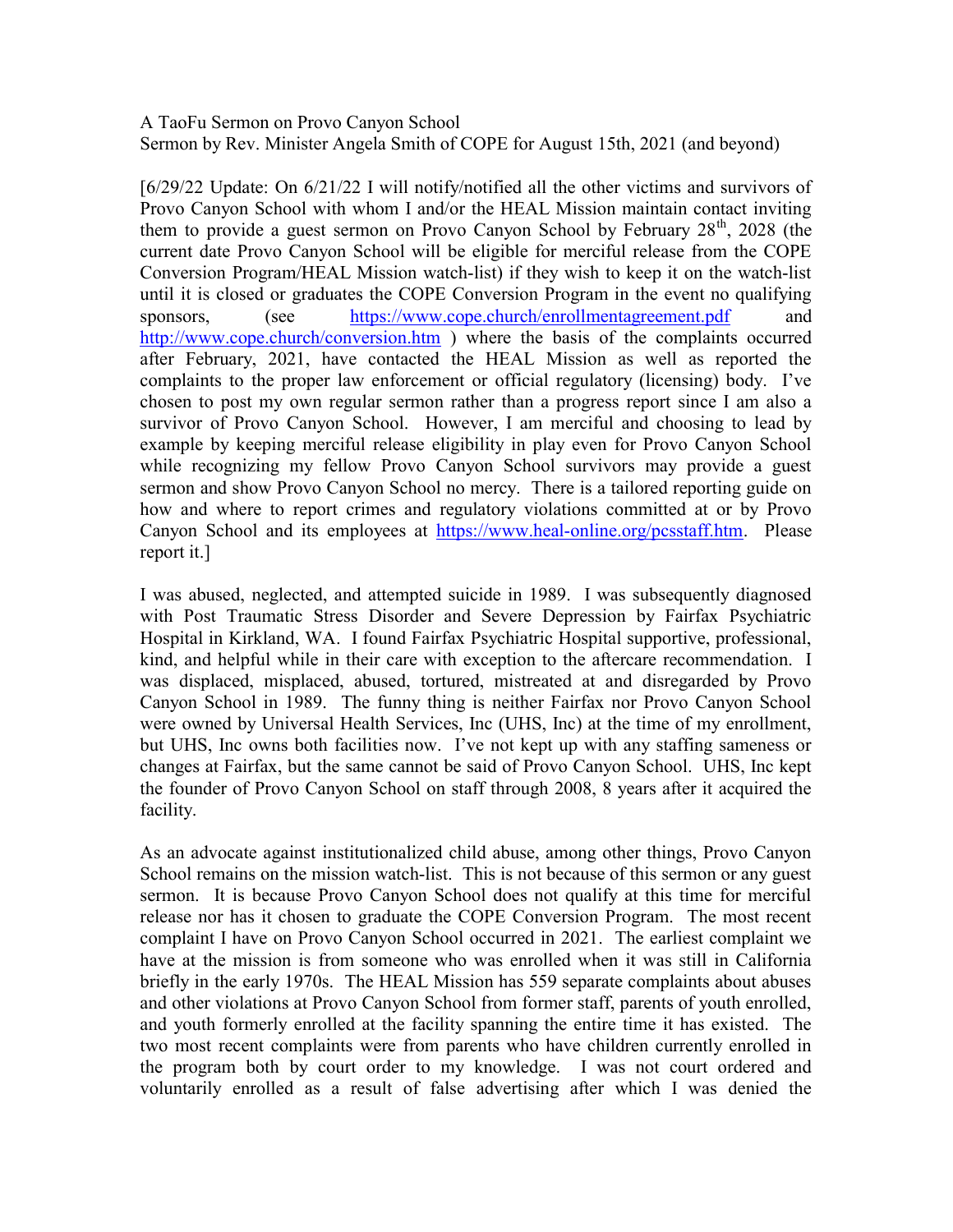"privilege" of speaking to anyone on the phone including immediate family while having my letters home screened, monitored, and censored. I was told it was a college preparatory therapeutic boarding school for neglected, abused, and traumatized youth. I was not told that it was a private prison for teens that operated as one might expect a private prison of any sort to be operated.

I'm open to mercifully releasing Provo Canyon School from the COPE Conversion Program/HEAL Mission False Prophets Watch-List if it manages to go 7 years without my learning of reasons to deny it. I'm willing to remove it from the watch-list if it graduates and meets the minimum Honesty In Marketing Standards (HIMS) described at https://www.cope.church/standards.htm. But the earliest it would qualify for merciful release at the moment is February of 2028 if it doesn't graduate or get closed down before then.

On June  $26<sup>th</sup>$ , 2021 I sent this sermon to Dr. Adam McLain, the current CEO of UHS of Provo Canyon AKA Provo Canyon School to invite him to provide guest commentary on this sermon before it is delivered.

On August  $8<sup>th</sup>$ , 2021, the week prior to delivery of this sermon, I e-mailed it as shown here to Dr. Adam McLain with the following #TaoFu Commentary provided by my impression represented as #TaoFu Dr. Adam McLain below.

#TaoFu Dr. Adam McLain says: "I've never participated in a perpetual performance art piece before to my knowledge nor do I make a habit of commenting on sermons at churches where I'm not part of the congregation. I appreciate being invited to comment on this sermon given it is about my place of business. I see the invitation to any form of dialogue a mark of progress in most cases. I became CEO of Provo Canyon School/UHS of Provo Canyon in 2014. I've never worked with the founder and while some forums claim Boulder Creek Academy, which was also acquired by UHS Inc like Fairfax and Provo Canyon, was previously a WWASPS facility, it was never one and the history is actually CEDU. To my knowledge, HEAL Mission/COPE has never conflated WWASPS with CEDU in reporting and I'm affiliated with neither WWASPS nor CEDU. I understand the sermon doesn't reference my entire work history nor focus on me and appreciate that. I've never met nor provided services of any kind to Paris Hilton nor the author of this sermon. I'm not at liberty to discuss specific incidents or patient histories due to HIPAA. I also recognize the unfairness of placement without due process on the word of Sponsors alone as something with which I would take umbrage and do take umbrage even though my business is only virtually placed in the COPE Conversion Program. Provo Canyon has a 50 year history with currently 80 beds. So, that would mean at most under any ownership it has served 4000 clients. 559 is roughly 14%. It would appear based on that one could argue we have an 86% approval rating of some sort. COPE/HEAL Mission also reports having an 86% approval rating after polling their population served according to https://www.cope.church/minorityreport.pdf. I don't know if this is TaoFu and don't really care if it is or not. I do find it interesting. I do not and believe I can safely say UHS, Inc does not recognize COPE/HEAL Mission's authority. And, therefore I accept the placement and believe we'll be mercifully released in 2028